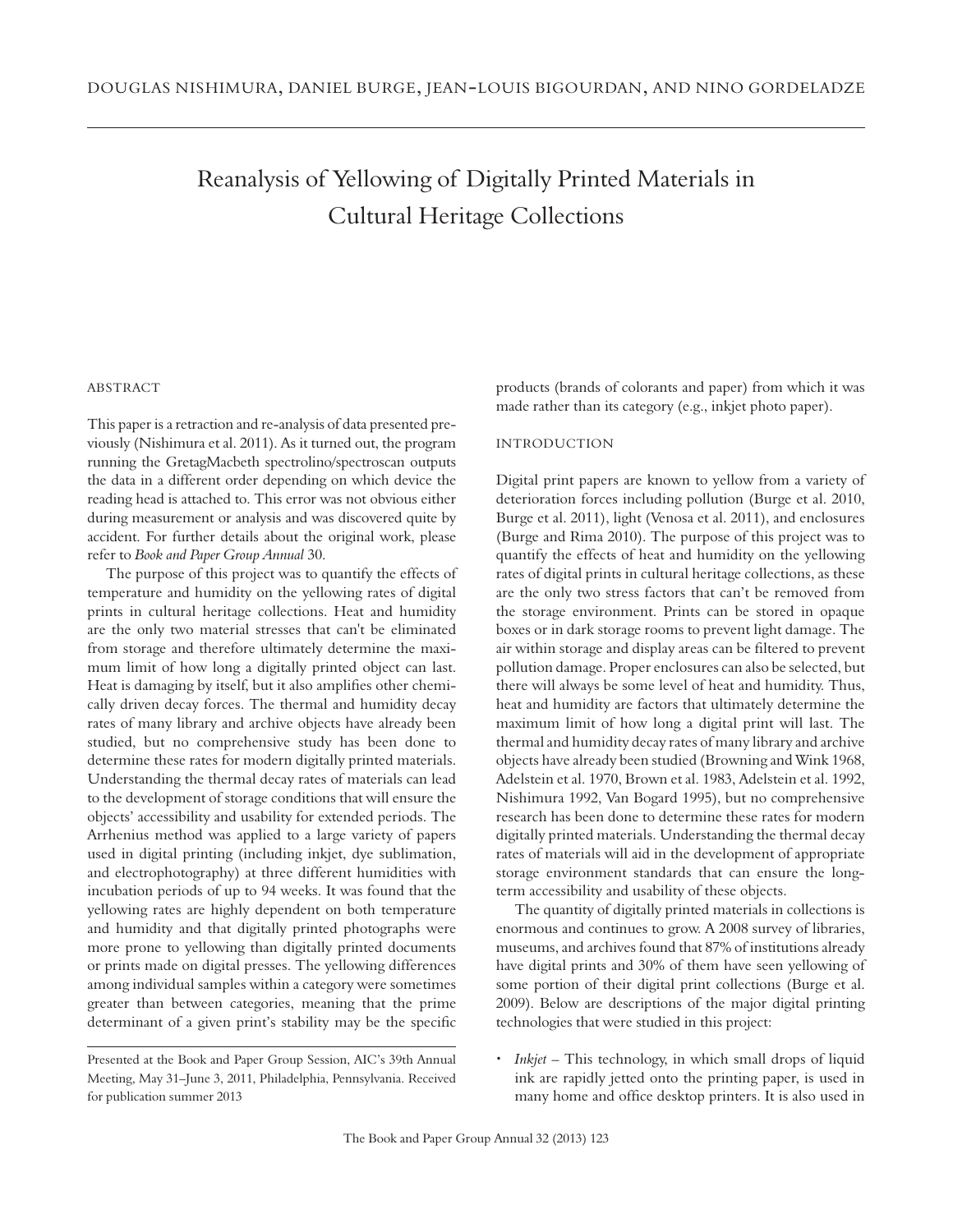| <b>Printing Technology</b> | Paper Type            | No. of Examples |
|----------------------------|-----------------------|-----------------|
| Inkjet                     | Porous-coated photo   |                 |
| Inkjet                     | Polymer-coated photo  |                 |
| Inkjet                     | Porous-coated plain   |                 |
| Inkjet                     | Porous fine art       |                 |
| Dye sublimation            | Dye sublimation paper |                 |
| Color silver halide        | Chromogenic           |                 |
|                            |                       |                 |

Table 1. Photo Papers

Table 2. Document Papers

| Paper Type                        | No. of Examples |
|-----------------------------------|-----------------|
| Inkjet-treated office paper       |                 |
| Inkjet-sized office paper         |                 |
| Laser-specific office paper       |                 |
| Color laser-specific office paper |                 |
| Virgin-pulp office paper          |                 |
| 50% recycled-pulp office paper    |                 |
| 100% recycled-pulp office paper   |                 |
|                                   |                 |

Table 3. Press Papers

| <b>Printing Technology</b> | Paper Type    | No. of Examples |
|----------------------------|---------------|-----------------|
| Digital Press paper        | Coated glossy |                 |
| Digital Press paper        | Coated matte  |                 |
| Digital Press paper        | Uncoated      |                 |
| Offset lithography paper   | Coated glossy |                 |
| Offset lithography paper   | Coated matte  |                 |
| Offset lithography paper   | Uncoated      |                 |
|                            |               |                 |

wide-format printers to produce fine art and commercial signage. Production digital presses are just starting to use this technology.

- x *Dye Sublimation* This system, in which the image-forming colorants are transferred by heat to the printing paper from a donor ribbon, is only used for printing images – never documents.
- x *Color Electrophotography* This process, in which color toner particles are temporarily held on to the printing paper by an electrostatic charge before being "fixed" to the paper by pressure, heat, or both, is primarily used to produce documents, although it is also used for large-scale commercial digital presses.

This project also included traditional print materials as benchmarks. Direct comparison with these older and more familiar print materials should provide an important context for the results of this project. Two types of printing papers were used as comparison controls in the experiment: traditional silver-halide color photographic paper and offset lithographic paper.

#### METHOD

The Arrhenius Method (ISO 2013) was used to create predictions based on test results from high temperature incubations. In this method, replicate samples were incubated at six temperatures and three humidities (18 total conditions) to determine approximately how long it might take them to yellow at room condition and to determine their sensitivity to humidity and temperature.

Since this project dealt only with the substrates and not the colorants, non-imaged substrate samples were used. Currently, a separate study is underway to examine the thermal fading of colorants. For this yellowing project, an increase in Status A blue density<sup>1</sup> of  $0.05$  was used as the endpoint, representing a clearly noticeable level of yellowing without requiring incubation times beyond the end of the project. However, this level does not represent the point at which the print is no longer readable or usable.

Because the goal of the project was to determine the thermal stability of collections of digital prints rather than specific digital print products, a large number of different digital print types with multiple representations of each were required to create a realistic surrogate test population. A total of 28 different printing papers were used to cover the range of the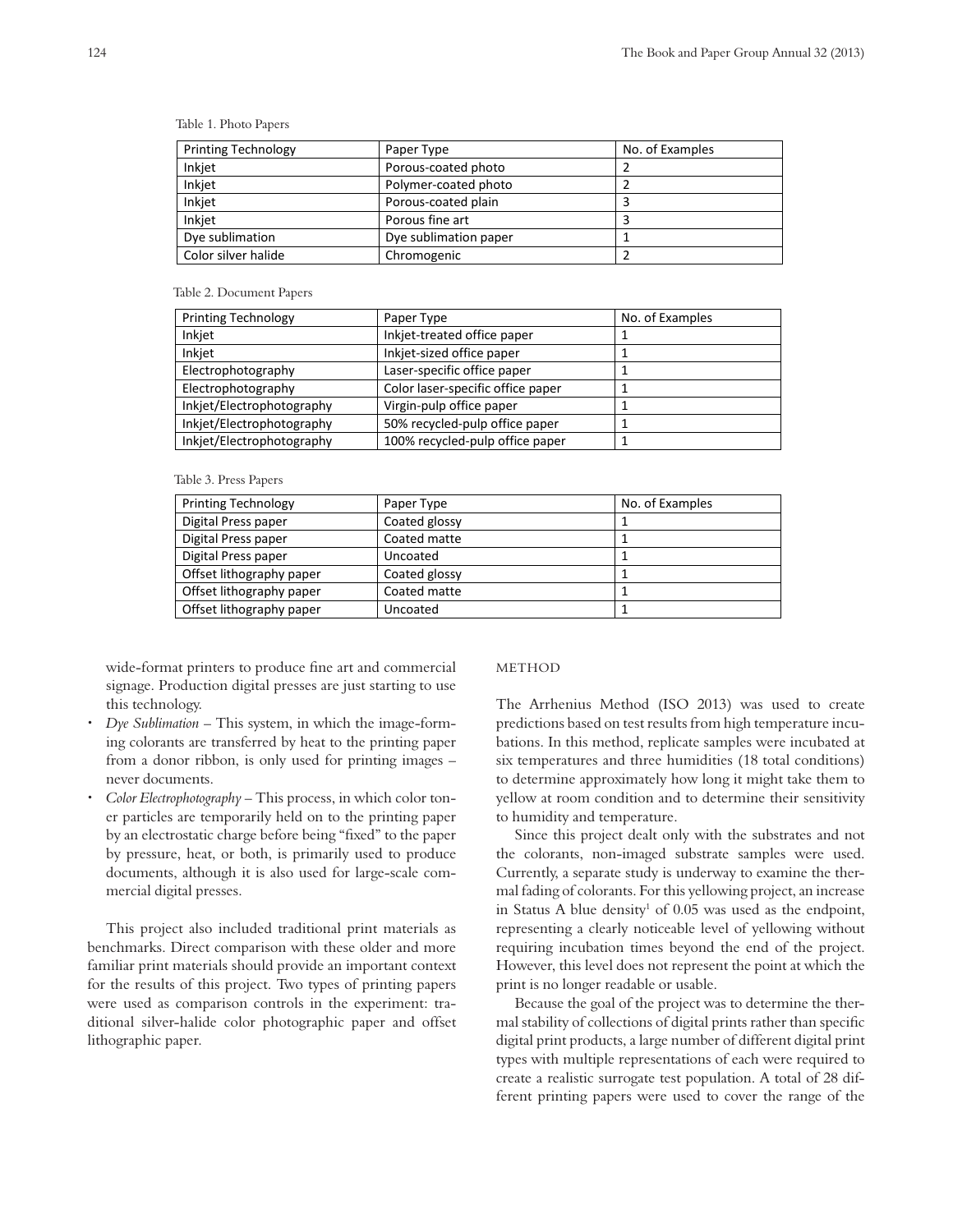Table 4. Photo Categories

| Printing Technology |
|---------------------|
| Inkjet              |
| Dye sublimation     |
| Color silver halide |

Table 5. Document Categories

| <b>Printing Technology</b> |  |  |
|----------------------------|--|--|
| Inkjet                     |  |  |
| Electrophotography         |  |  |

Table 6. Press Categories

| Printing Technology |
|---------------------|
| Digital press       |
| Offset lithography  |
|                     |

major digital printing technologies and their common subcategories. The materials tested and their primary end uses are listed in tables 1–3.

The individual papers were then grouped into categories that collection-care personnel could be trained to differentiate, and these categories were used to report the results. These categories are listed in tables 4–6.

The papers were all unprinted except the color silver-halide photographic paper, which was unexposed and processed to paper white, and the dye sublimation paper, which was printed with no image so that the clear overcoat used in the system would be applied. All papers were tested in triplicate.

The samples were measured with a GretagMacbeth Spectrolino for Status A blue density. This device conformed to ISO 5-3: *2009 Photography and graphic technology – Density measurements – Part 3: Spectral conditions and ISO 5-4: 2009 Photography and graphic technology – Density measurements – Part 4: Geometric conditions for reflection density.*

It was assumed that since none of the samples were printed with an image, all samples for each paper would be similar enough to one another that initial readings on each of the more than 12,000 samples included in this test would not be necessary. Instead, a representative group of 30 samples from each paper was measured and averaged, with the average representing the initial value for each paper. However, all samples were measured after each incubation period for every temperature and humidity combination.

Six temperatures were used for the accelerated aging: 55°C, 65°C, 70°C, 75°C, 80°C, and 85°C. The moisture content of the samples was held constant by conditioning the samples to 21°C and 20% RH, 50% RH, or 80% RH for one week and then sealing the samples in foil bags. Samples were incubated at various intervals depending on temperature up to 94 weeks until the 0.05 endpoint was reached. Using the standardized Arrhenius prediction methodology, the logarithm of the incubation times to reach  $0.05 D<sub>min</sub>$  gain for each temperature was then plotted against the reciprocal of the absolute test temperatures, and the predicted time to reach 0.05 D<sub>min</sub> gain at 10 °C, 20 °C, and 30 °C extrapolated. While any range of temperatures could show the relative effects of temperature on the yellowing of digital print substrates, this particular range was chosen to cover a common range of temperatures one might find in typical collections from cool to fairly uncontrolled conditions. In addition, years to endpoint would also be predicted for 21°C at 20% RH, 50% RH, and 80% RH to compare the impact of humidity on yellowing.

## **RESULTS**

Tables 7–9 illustrate the effects of temperature on predicted years to noticeable yellowing for the various categories of digitally printed materials: photographs, documents, and production press printing. The worst and best case samples in each category are reported along with the average for the category.

Tables 10–12 show the effects of humidity on predicted years to noticeable yellowing for the various categories of digitally printed materials: photographs, documents, and production printing.

Inkjet prints were the most prone to yellowing of the digital technologies, followed by electrophotography and dye sublimation. Digital photographs were more prone to yellowing than digitally printed documents.

Statistical tests on the data across the range of 20 Celsius degrees for temperature and across 60 percentage points for relative humidity showed that temperature had the most significant effect on the time to noticeable yellowing, followed by RH. However, a drop in humidity from 50% to 20% did have a profound effect on extending the life of the worst case samples. There is also a significant synergistic effect of temperature and RH, so the largest benefit would be obtained by reducing both temperature and RH. This benefit is greater than can be accounted for by simply adding the effects of changing temperature alone and humidity alone. Note that the RH data for the dye sublimation and chromogenic papers were somewhat erratic. The reason for this is not known.

The values in tables 10–12 indicate an extreme range of responses for the materials, from 1 to nearly 15,000 years. Low values such as a single year will be highly alarming to collection caretakers, while 15,000 years is probably far beyond their concerns. It may be helpful to think in terms of percentages within each category that may reach the reasonable preservation goals of 50 or 100 years. Table 13 shows the percentage of materials within each category expected to yellow by 50 and 100 years. Inkjet was the most prone to yellowing by 50 years, though the number that yellowed by 100 years was not much higher, indicating that yellowing may appear quickly and then slow down with additional time. At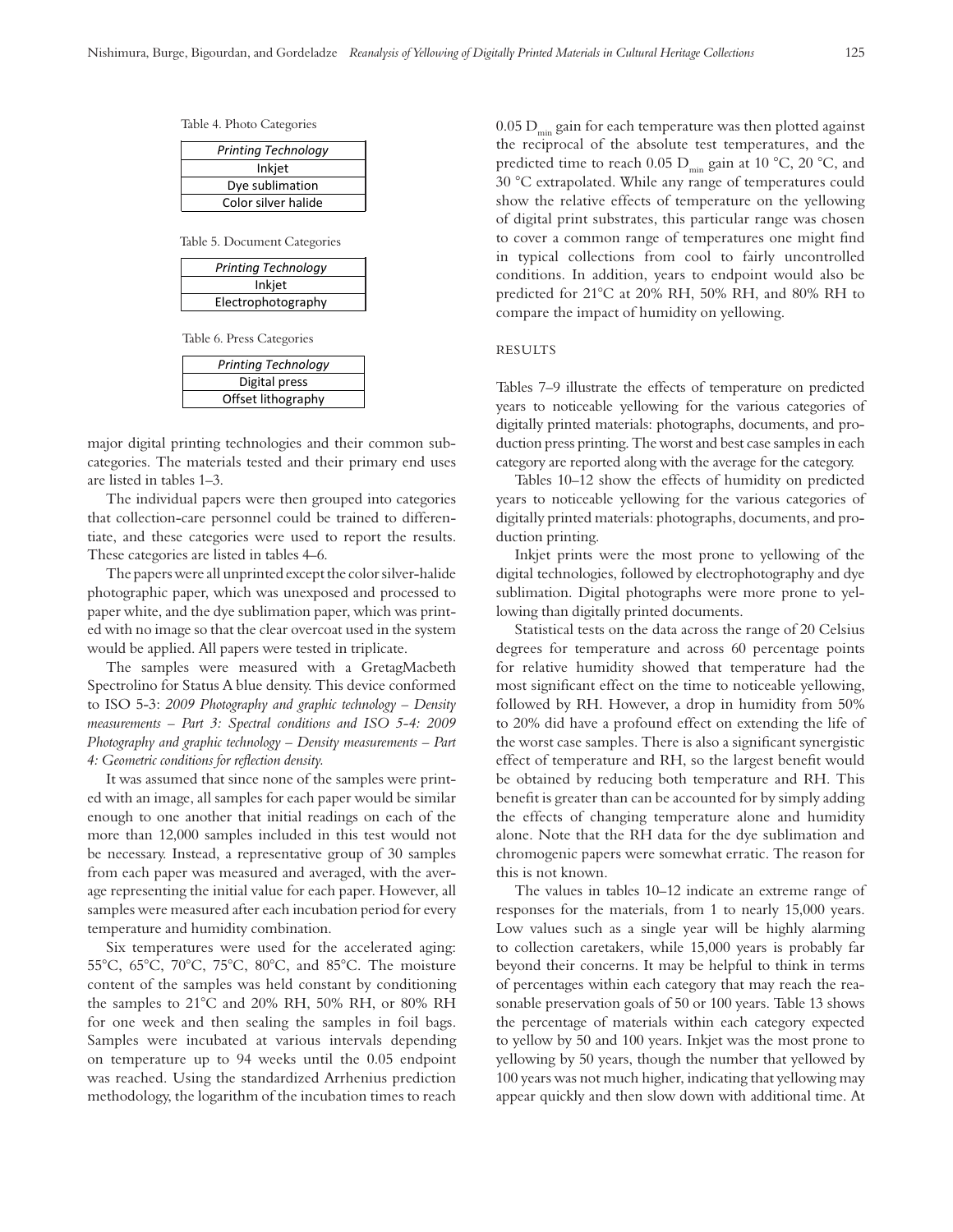|  | Table 7. Effect of Temperature on Digitally Printed Photos (in Years) |  |  |  |
|--|-----------------------------------------------------------------------|--|--|--|
|  |                                                                       |  |  |  |

|                 |       | Worst case | Average | Best case |
|-----------------|-------|------------|---------|-----------|
|                 | 10 °C | 7          | 1515    | 5054      |
| Inkjet Photo    | 20 °C | 3          | 222     | 673       |
|                 | 30 °C | ᅩ          | 37      | 102       |
|                 | 10 °C | 715        | 2570    | 4454      |
| Dye Sublimation | 20 °C | 165        | 502     | 892       |
|                 | 30 °C | 42         | 110     | 199       |
| Chromogenic     | 10 °C | 3          | 7477    | 14950     |
|                 | 20 °C | 2          | 783     | 1564      |
|                 | 30 °C | 1          | 95      | 190       |

Table 8. Effect of Temperature on Digitally Printed Document (in Years)

|                    |       | Worst case | Average | Best case |
|--------------------|-------|------------|---------|-----------|
|                    | 10 °C | 49         | 3898    | 8017      |
| Inkjet Document    | 20 °C | 12         | 530     | 1045      |
|                    | 30 °C | 3          | 83      | 156       |
| Electrophotography | 10 °C | 568        | 3770    | 8017      |
|                    | 20 °C | 100        | 515     | 1045      |
|                    | 30 °C | 19         | 81      | 156       |

Table 9. Effect of Temperature on Digital Press Prints (in Years)

|                      |       | Worst case | Average | Best case |
|----------------------|-------|------------|---------|-----------|
| <b>Digital Press</b> | 10 °C | 305        | 1255    | 2946      |
|                      | 20 °C | 56         | 193     | 425       |
|                      | 30 °C | 11         | 34      | 70        |
| Offset Lithography   | 10 °C | 310        | 1470    | 3222      |
|                      | 20 °C | 59         | 216     | 448       |
|                      | 30 °C | 13         | 36      | 71        |

100 years, the electrophotographic samples caught up with the inkjet. The dye sublimation prints were highly resistant to thermal yellowing.

Given the large number of papers available on the market (and over the history of digital printing), for most of the printing technologies, the sample set was unfortunately small out of necessity.<sup>2</sup> However, assuming that the sample sets were, in fact, fairly representative of the population, room-condition storage of these materials can be expected to result in significant, widespread yellowing at 100 years.

### activation energy

Activation energy is the energy necessary to initiate a reaction and provides a measure of the temperature dependence of the reaction rate. It therefore provides an idea of how much benefit colder storage will have and, conversely, how bad warmer storage will be. Table 14 ranks the materials based on their activation energy from low to high. Acetate film base is included as a reference because many collection-care personnel are familiar with its behavior.

The vast majority of digital printing papers had fairly high activation energies. This is both a blessing and a curse. On

the positive side, just dropping the storage temperature by a few degrees can greatly improve the time to yellowing for these materials. On the negative side, papers in poor storage conditions are in very serious trouble.

Importantly, the range of individual sample performances within categories was quite wide, such that samples within a category often varied more than the categories themselves. Unfortunately, this means that stability may not be so much a function of paper type, but rather of the specific product (brand of paper) from which the print was made. Strategies for preserving collections of digital prints should still be made for each of the different print categories and sub-categories, but collections care staff must be aware that there may be prints that differ from general category trends. The data also suggested that at least some of the yellowing reported by institutions in the 2008 survey may be thermally induced, though it may have been made worse by exposure to atmospheric pollutants.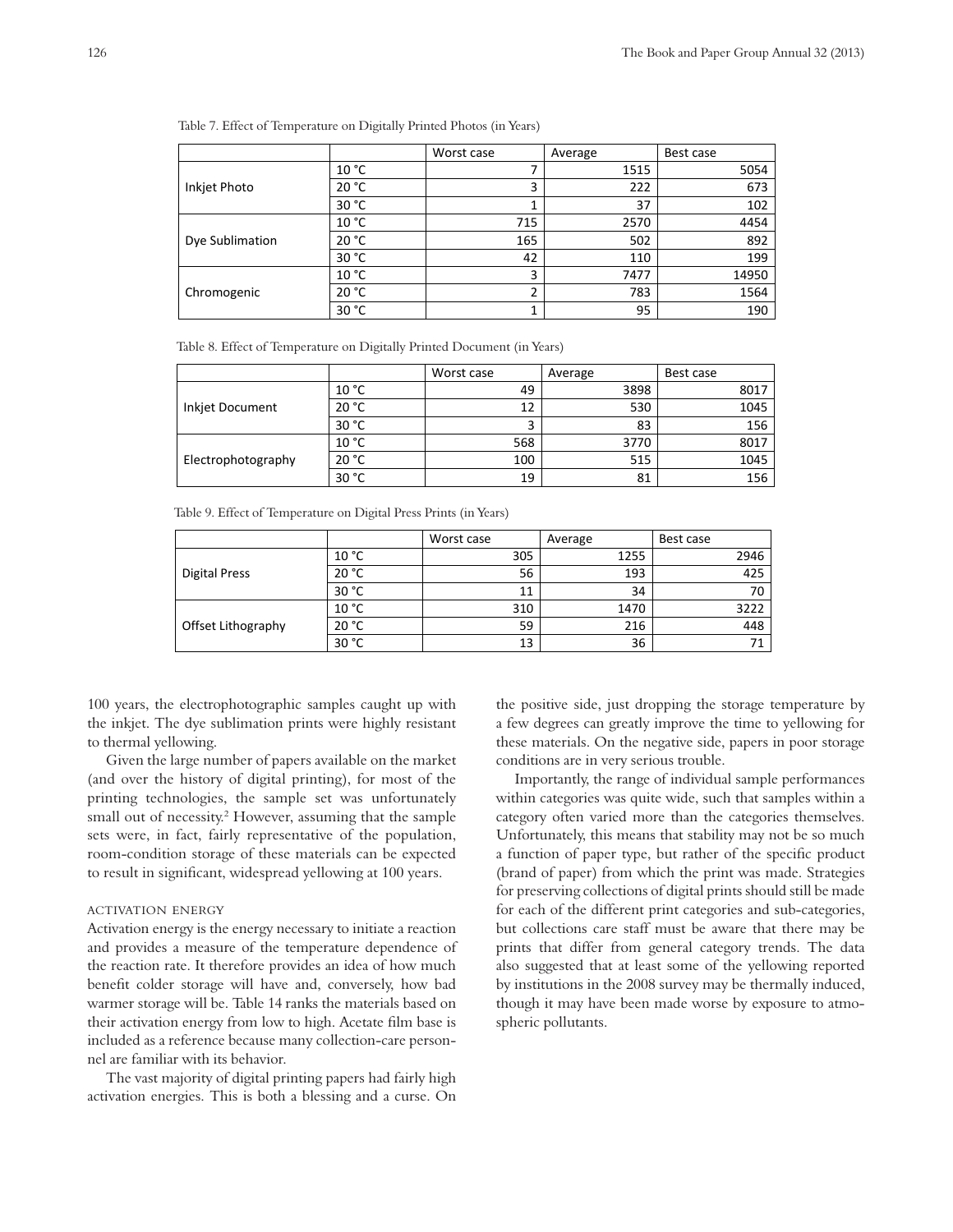Table 10. Effect of Humidity on Digitally Printed Photos (in Years)

|                 |        | Worst case | Average | Best case |
|-----------------|--------|------------|---------|-----------|
|                 | 20% RH | 17         | 528     | 1804      |
| Inkjet Photo    | 50% RH | ∍          | 185     | 555       |
|                 | 80% RH | 2          | 60      | 159       |
|                 | 20% RH | 165        | 284     | 403       |
| Dye Sublimation | 50% RH | 143        | 429     | 764       |
|                 | 80% RH | 162        | 426     | 899       |
| Chromogenic     | 20% RH | 39         | 280     | 521       |
|                 | 50% RH | 1          | 630     | 1259      |
|                 | 80% RH | 4          | 48      | 92        |

Table 11. Effect of Humidity on Digitally Printed Documents (in Years)

|                    |        | Worst case | Average | Best case |
|--------------------|--------|------------|---------|-----------|
|                    | 20% RH | 56         | 994     | 2056      |
| Inkjet Document    | 50% RH | 11         | 438     | 859       |
|                    | 80% RH |            | 185     | 343       |
| Electrophotography | 20% RH | 194        | 1002    | 2056      |
|                    | 50% RH | 84         | 425     | 859       |
|                    | 80% RH | 81         | 191     | 343       |

Table 12. Effect of Humidity on Digital Press Prints (in Years)

|                    |        | Worst case | Average | Best case |
|--------------------|--------|------------|---------|-----------|
| Digital Press      | 20% RH | 112        | 292     | 580       |
|                    | 50% RH | 48         | 161     | 353       |
|                    | 80% RH | 9          | 73      | 134       |
| Offset Lithography | 20% RH | 133        | 675     | 1585      |
|                    | 50% RH | 50         | 180     | 371       |
|                    | 80% RH | 14         | 80      | 142       |

Table 13. Percentage of Test Samples Yellowed After 50 and 100 Years at 21°C and 50% RH

| Material           | % Yellowed by 50 years | % Yellowed by 100 years |
|--------------------|------------------------|-------------------------|
| Inkiet photo       | 40%                    | 56%                     |
| Dye sublimation    | 0%                     | 0%                      |
| Inkiet document    | 20%                    | 20%                     |
| Electrophotography | 0%                     | 20%                     |
| Digital press      | 0%                     | 67%                     |

Table 14. Activation Energies (in kJ mol<sup>-1</sup> $K<sup>-1</sup>$ )

| Material           | <b>Activation energy</b> |
|--------------------|--------------------------|
| Acetate film base  | 88                       |
| Chromogenic        | 106                      |
| Dye sub            | 111                      |
| Inkjet photo       | 119                      |
| Digital press      | 122                      |
| Offset lithography | 126                      |
| Inkjet document    | 129                      |
| Electrophotography | 131                      |